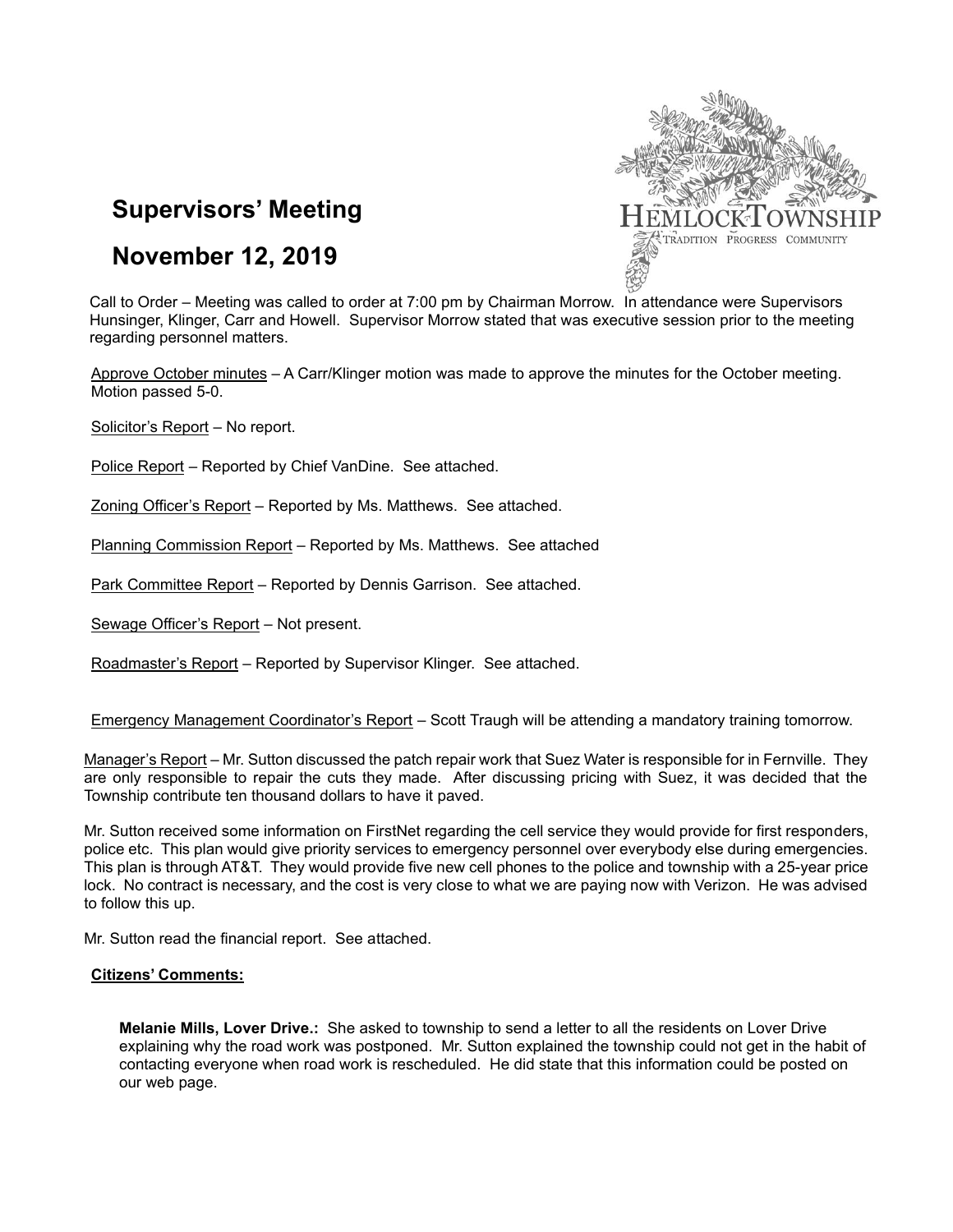**Jane Hack, Fernville:** Asked who owned of the Fernville Fire Hall. She was told it is Mr. Ron Whispell. She also asked if a sign can be put up near the bridge informing people that they are entering the Village of Fernville. Most believe this is part of Bloomsburg. She also wanted to thank Supervisor Klinger for the work done on Walnut Street.

**Marge Owen, Dahl Road:** Wants to know when the traffic lights at the intersection of Mitchell Drive and Gus Avenue will be fixed. She said the Mitchell Drive side seems to stay green for a much shorter time. Chief VanDine stated that once the traffic lights are upgraded that should take care of the problem.

## **Old Business:**

- 1. **Traffic control signs along Mall Boulevard** Mr. Sutton has not received any bids so far.
- 2. **Fernville drain project** The grate and pipe located on Sunny Side Avenue and Maple Alley was located by Supervisor Klinger. The pipe was cleaned out and the water should run to the correct location.

## **New Business:**

- 3. **Adopt 2020 Budget** On a Klinger/Hunsinger motion, the 2020 Budget that was presented was approved. Motion passed 5-0.
- 4. **Tax Resolution 11-12-2019** Resolution was presented to raise taxes by ¼ mill. Supervisor Howell suggested the township borrow money instead of raising taxes. Further discussion followed. On a Klinger/Hunsinger motion, Resolution 11-12-2019 was approved. Motion passed 4 – 1 with Supervisor Howell voting against it.
- 5. **Lover Drive road project update** Discussed earlier.
- 6. **Tax Anticipation Note** Mr. Sutton requested the board to allow him to apply for a Tax Anticipation note in the amount of \$75,000 through First Columbia Bank. He stated that the note would be paid back when the April/May tax collection is received. On a Klinger/Morrow motion, permission was given to present paperwork to the bank. Motion passed 5-0.
- 7. **Advertise Zoning Hearing Board Meeting** Ms. Matthews requested to advertise for a Zoning Map Amendment Meeting to be held on December 10, 2019 at 6:00 pm. This is regarding property changes for the Autotores. On a Morrow/Klinger motion, permission to advertise was given. Motion passed 5-0.
- 8. **Landmark Blu – Hotel and Restaurant** Ms. Matthews stated that Dynamic Engineering has requested a ninety-day extension to work through their plan revisions. This will extend the date to 3/29/20. On a Klinger/Hunsinger motion, extension is approved. Motion passed 4-0 with Supervisor Morrow abstaining due to his employer being involved in the sale of buildings with this developer.
- 9. **Moe's Restaurant** Ms. Matthews presented the Preliminary/Final Land Development Plan for Moe's Restaurant. She asked to board for approval with the following conditions: Execution of a Developer's Agreement, obtaining Financial Security, having the plans signed and notarized and a letter of full compliance from Hemlock Township on outstanding comments. On a Morrow/Car motion, conditional approval is accepted. Motion passed 5-0. The following waivers were requested: Allowing the use of a 12" diameter storm sewer pipe instead of a 15" pipe; to allow the use of a 10' radii on the north side of the drive-through access. On a Morrow/Carr motion, the above listed waivers were approved. Motion passed 5-0.